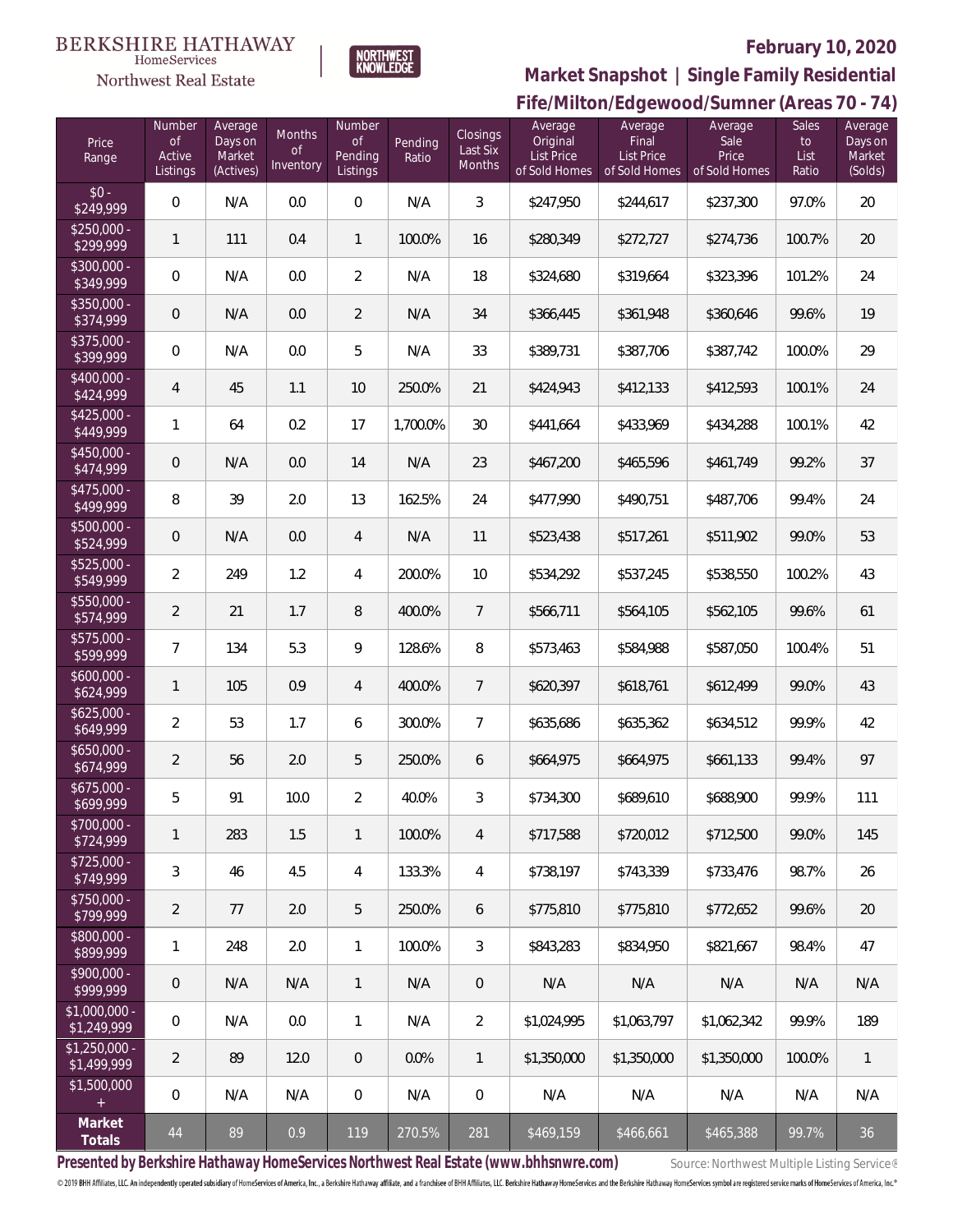### **February 10, 2020**



**Market Snapshot | Single Family Residential**

 $\label{lem:sevices} \textsc{Home} \textsc{Service} \textsc{s}$ Northwest Real Estate

|                               | Puyallup (Areas 79 - 89)           |                                           |                                  |                                            |                  |                                |                                                    |                                                        |                                           |                                     |                                         |
|-------------------------------|------------------------------------|-------------------------------------------|----------------------------------|--------------------------------------------|------------------|--------------------------------|----------------------------------------------------|--------------------------------------------------------|-------------------------------------------|-------------------------------------|-----------------------------------------|
| Price<br>Range                | Number<br>Οf<br>Active<br>Listings | Average<br>Days on<br>Market<br>(Actives) | Months<br><b>of</b><br>Inventory | Number<br><b>of</b><br>Pending<br>Listings | Pending<br>Ratio | Closings<br>Last Six<br>Months | Average<br>Original<br>List Price<br>of Sold Homes | Average<br>Final<br><b>List Price</b><br>of Sold Homes | Average<br>Sale<br>Price<br>of Sold Homes | <b>Sales</b><br>to<br>List<br>Ratio | Average<br>Days on<br>Market<br>(Solds) |
| $$0 -$<br>\$199,999           | $\overline{2}$                     | 442                                       | 4.0                              | $\mathbf 0$                                | 0.0%             | $\mathfrak{Z}$                 | \$189,800                                          | \$176,500                                              | \$168,757                                 | 95.6%                               | 48                                      |
| $$200,000 -$<br>\$224,999     | $\mathsf{O}\xspace$                | N/A                                       | 0.0                              | $\overline{0}$                             | N/A              | 3                              | \$239,300                                          | \$211,633                                              | \$208,133                                 | 98.3%                               | 32                                      |
| $$225,000 -$<br>\$249,999     | 1                                  | 326                                       | 0.8                              | 3                                          | 300.0%           | 8                              | \$257,619                                          | \$249,244                                              | \$237,797                                 | 95.4%                               | 23                                      |
| $$250,000 -$<br>\$274,999     | $\mathbf{1}$                       | 6                                         | 0.2                              | $\overline{2}$                             | 200.0%           | 26                             | \$256,139                                          | \$255,601                                              | \$260,779                                 | 102.0%                              | 14                                      |
| $$275,000 -$<br>\$299,999     | 1                                  | 4                                         | 0.1                              | 10                                         | 1,000.0%         | 41                             | \$293,951                                          | \$288,378                                              | \$289,883                                 | 100.5%                              | 14                                      |
| $$300,000 -$<br>\$324,999     | $\sqrt{3}$                         | 84                                        | 0.2                              | 9                                          | 300.0%           | 110                            | \$312,421                                          | \$310,432                                              | \$312,943                                 | 100.8%                              | 15                                      |
| \$325,000 -<br>\$349,999      | 0                                  | N/A                                       | 0.0                              | 36                                         | N/A              | 166                            | \$337,863                                          | \$334,489                                              | \$337,454                                 | 100.9%                              | 18                                      |
| $$350,000 -$<br>\$374,999     | 5                                  | 25                                        | 0.1                              | 39                                         | 780.0%           | 212                            | \$362,320                                          | \$358,582                                              | \$361,218                                 | 100.7%                              | 21                                      |
| $$375,000 -$<br>\$399,999     | 8                                  | 25                                        | 0.3                              | 35                                         | 437.5%           | 186                            | \$389,595                                          | \$384,739                                              | \$386,500                                 | 100.5%                              | 26                                      |
| $$400,000 -$<br>\$424,999     | 7                                  | 41                                        | 0.3                              | 25                                         | 357.1%           | 154                            | \$411,907                                          | \$408,836                                              | \$410,551                                 | 100.4%                              | 27                                      |
| $$425,000 -$<br>\$449,999     | 9                                  | 77                                        | 0.5                              | 12                                         | 133.3%           | 102                            | \$439,962                                          | \$434,903                                              | \$434,956                                 | 100.0%                              | 37                                      |
| $$450,000 -$<br>\$474,999     | 10                                 | 78                                        | 0.9                              | 24                                         | 240.0%           | 64                             | \$467,296                                          | \$459,795                                              | \$460,460                                 | 100.1%                              | 41                                      |
| $$475,000 -$<br>\$499,999     | 18                                 | 50                                        | 1.5                              | 28                                         | 155.6%           | 72                             | \$490,917                                          | \$485,258                                              | \$486,923                                 | 100.3%                              | 66                                      |
| $$500,000 -$<br>\$524,999     | 14                                 | 78                                        | 1.7                              | 14                                         | 100.0%           | 50                             | \$524,783                                          | \$514,077                                              | \$512,125                                 | 99.6%                               | 46                                      |
| $$525,000 -$<br>\$549,999     | 17                                 | 63                                        | 4.3                              | 24                                         | 141.2%           | 24                             | \$548,510                                          | \$537,673                                              | \$536,249                                 | 99.7%                               | 65                                      |
| $$550,000 -$<br>\$574,999     | 13                                 | 95                                        | 2.8                              | 9                                          | 69.2%            | 28                             | \$560,695                                          | \$562,710                                              | \$561,951                                 | 99.9%                               | 61                                      |
| \$575,000 -<br>\$599.999      | 3                                  | 160                                       | 0.8                              | 10                                         | 333.3%           | 22                             | \$589,859                                          | \$580,525                                              | \$587,528                                 | 101.2%                              | 75                                      |
| $$600,000 -$<br>\$624,999     | 4                                  | 68                                        | 1.5                              | 10                                         | 250.0%           | 16                             | \$628,210                                          | \$615,241                                              | \$609,336                                 | 99.0%                               | 53                                      |
| $$625,000 -$<br>\$649,999     | 6                                  | 55                                        | 2.0                              | 6                                          | 100.0%           | 18                             | \$628,684                                          | \$637,343                                              | \$638,682                                 | 100.2%                              | 144                                     |
| $$650.000 -$<br>\$674,999     | 6                                  | 99                                        | 3.0                              | $\overline{7}$                             | 116.7%           | 12                             | \$681,817                                          | \$673,112                                              | \$659,056                                 | 97.9%                               | 96                                      |
| $$675.000 -$<br>\$699,999     | 4                                  | 99                                        | 2.7                              | 5                                          | 125.0%           | 9                              | \$677,150                                          | \$692,432                                              | \$686,910                                 | 99.2%                               | 135                                     |
| $$700,000 -$<br>\$749,999     | 3                                  | 40                                        | 2.3                              | $\overline{4}$                             | 133.3%           | 8                              | \$748,087                                          | \$741,837                                              | \$726.000                                 | 97.9%                               | 24                                      |
| $$750,000 -$<br>\$999,999     | 8                                  | 57                                        | 3.4                              | $\overline{4}$                             | 50.0%            | 14                             | \$889,285                                          | \$864,744                                              | \$847,311                                 | 98.0%                               | 82                                      |
| $$1,000,000 -$<br>\$1,999,999 | $\overline{0}$                     | N/A                                       | 0.0                              | $\mathbf{1}$                               | N/A              | $\mathbf{1}$                   | \$1,100,000                                        | \$1,100,000                                            | \$1,025,000                               | 93.2%                               | 138                                     |
| \$2,000,000<br>$+$            | 0                                  | N/A                                       | N/A                              | $\mathbf{1}$                               | N/A              | $\mathbf{0}$                   | N/A                                                | N/A                                                    | N/A                                       | N/A                                 | N/A                                     |
| Market<br>Totals              | 143                                | 74                                        | 0.6                              | 318                                        | 222.4%           | 1349                           | \$414,091                                          | \$409,540                                              | \$410,595                                 | 100.3%                              | 33                                      |

Presented by Berkshire Hathaway HomeServices Northwest Real Estate (www.bhhsnwre.com) Source: Northwest Multiple Listing Service®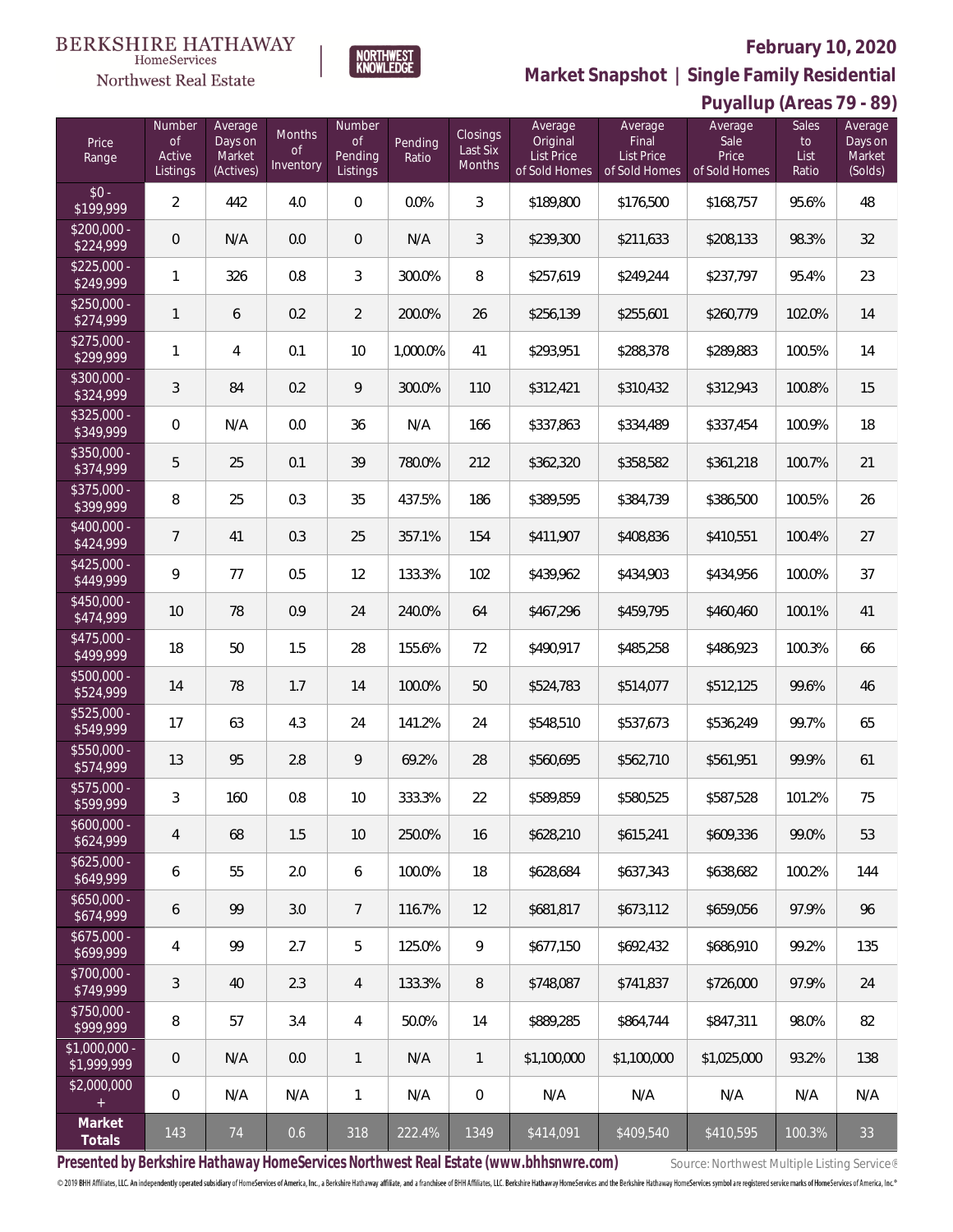### **February 10, 2020**



**Market Snapshot | Single Family Residential**

#### HomeServices Northwest Real Estate

**BERKSHIRE HATHAWAY** 

| Price<br>Range                | Number<br><b>of</b><br>Active<br>Listings | Average<br>Days on<br>Market<br>(Actives) | <b>Months</b><br><b>of</b><br>Inventory | Number<br><b>of</b><br>Pending<br>Listings | Pending<br>Ratio | Closings<br>Last Six<br>Months | Average<br>Original<br><b>List Price</b><br>of Sold Homes | Average<br>Final<br>List Price<br>of Sold Homes | Average<br>Sale<br>Price<br>of Sold Homes | Sales<br>to<br>List<br>Ratio | Average<br>Days on<br>Market<br>(Solds) |
|-------------------------------|-------------------------------------------|-------------------------------------------|-----------------------------------------|--------------------------------------------|------------------|--------------------------------|-----------------------------------------------------------|-------------------------------------------------|-------------------------------------------|------------------------------|-----------------------------------------|
| $$0 -$<br>\$299,999           | $\Omega$                                  | N/A                                       | 0.0                                     | $\mathbf{0}$                               | N/A              | 5                              | \$287,980                                                 | \$286,790                                       | \$286,590                                 | 99.9%                        | $\mathsf{Q}$                            |
| $$300,000 -$<br>\$324,999     | $\overline{0}$                            | N/A                                       | 0.0                                     | $\mathbf{1}$                               | N/A              | 6                              | \$312,317                                                 | \$304,817                                       | \$310,750                                 | 101.9%                       | 16                                      |
| \$325,000 -<br>\$349,999      | $\mathbf{1}$                              | $\overline{0}$                            | 0.7                                     | $\mathbf{1}$                               | 100.0%           | 9                              | \$338,311                                                 | \$332,206                                       | \$332,667                                 | 100.1%                       | 34                                      |
| $$350,000 -$<br>\$374,999     | $\overline{0}$                            | N/A                                       | 0.0                                     | $\mathbf{1}$                               | N/A              | 19                             | \$355,824                                                 | \$354,424                                       | \$359,316                                 | 101.4%                       | 13                                      |
| $$375,000 -$<br>\$399,999     | 1                                         | 1                                         | 0.3                                     | $\mathbf{1}$                               | 100.0%           | 19                             | \$391,055                                                 | \$386,976                                       | \$385,063                                 | 99.5%                        | 17                                      |
| $$400,000 -$<br>\$424,999     | $\overline{0}$                            | N/A                                       | 0.0                                     | $\overline{0}$                             | N/A              | 11                             | \$417,623                                                 | \$413,532                                       | \$413,909                                 | 100.1%                       | 12                                      |
| $$425,000 -$<br>\$449,999     | $\overline{0}$                            | N/A                                       | 0.0                                     | $\mathbf{1}$                               | N/A              | 6                              | \$436,475                                                 | \$436,483                                       | \$437,992                                 | 100.3%                       | 51                                      |
| $$450,000 -$<br>\$474,999     | $\overline{0}$                            | N/A                                       | 0.0                                     | $\overline{0}$                             | N/A              | 5                              | \$465,000                                                 | \$454,600                                       | \$464,150                                 | 102.1%                       | 42                                      |
| $$475,000 -$<br>\$499,999     | $\overline{0}$                            | N/A                                       | 0.0                                     | $\overline{2}$                             | N/A              | 11                             | \$509,805                                                 | \$487,077                                       | \$489,809                                 | 100.6%                       | 35                                      |
| $$500,000 -$<br>\$524,999     | $\overline{0}$                            | N/A                                       | 0.0                                     | $\overline{0}$                             | N/A              | $7\overline{ }$                | \$517,843                                                 | \$512,700                                       | \$513,279                                 | 100.1%                       | 27                                      |
| $$525,000 -$<br>\$549,999     | $\mathfrak{Z}$                            | 9                                         | 1.6                                     | 3                                          | 100.0%           | 11                             | \$555,973                                                 | \$539,428                                       | \$538,182                                 | 99.8%                        | 46                                      |
| $$550,000 -$<br>\$574,999     | $\mathfrak{Z}$                            | 110                                       | 3.0                                     | 1                                          | 33.3%            | 6                              | \$575,650                                                 | \$564,317                                       | \$562,983                                 | 99.8%                        | 40                                      |
| $$575,000 -$<br>\$599,999     | 4                                         | 42                                        | 4.0                                     | $\overline{4}$                             | 100.0%           | 6                              | \$619,283                                                 | \$589,608                                       | \$584,333                                 | 99.1%                        | 77                                      |
| $$600,000 -$<br>\$624,999     | 1                                         | 156                                       | 1.0                                     | 2                                          | 200.0%           | 6                              | \$631,400                                                 | \$613,892                                       | \$614,333                                 | 100.1%                       | 67                                      |
| $$625,000 -$<br>\$649,999     | $\overline{2}$                            | 83                                        | 12.0                                    | $\mathbf{1}$                               | 50.0%            | $\mathbf{1}$                   | \$699,000                                                 | \$668,000                                       | \$645,000                                 | 96.6%                        | 227                                     |
| $$650,000 -$<br>\$674,999     | 1                                         | 156                                       | N/A                                     | $\mathbf 0$                                | 0.0%             | $\boldsymbol{0}$               | N/A                                                       | N/A                                             | N/A                                       | N/A                          | N/A                                     |
| $$675,000 -$<br>\$699,999     | $\overline{2}$                            | 144                                       | 2.4                                     | $\mathbf 0$                                | 0.0%             | 5                              | \$731,780                                                 | \$694,380                                       | \$693,780                                 | 99.9%                        | 58                                      |
| \$700,000 -<br>\$749,999      | $\mathbf 0$                               | N/A                                       | 0.0                                     | $\mathbf 0$                                | N/A              | 5                              | \$725,590                                                 | \$709,790                                       | \$706,600                                 | 99.6%                        | 30                                      |
| \$750,000 -<br>\$799,999      | $\mathbf{1}$                              | 95                                        | 3.0                                     | $\overline{2}$                             | 200.0%           | $\overline{2}$                 | \$1,019,975                                               | \$807,475                                       | \$775,000                                 | 96.0%                        | 79                                      |
| \$800,000 -<br>\$849,999      | $\mathsf{O}\xspace$                       | N/A                                       | 0.0                                     | $\sqrt{0}$                                 | N/A              | $\mathbf{1}$                   | \$850,000                                                 | \$825,000                                       | \$825,000                                 | 100.0%                       | 71                                      |
| $$850,000 -$<br>\$899,999     | 1                                         | 136                                       | N/A                                     | $\overline{0}$                             | 0.0%             | $\,0\,$                        | N/A                                                       | N/A                                             | N/A                                       | N/A                          | N/A                                     |
| \$900,000 -<br>\$949,999      | $\mathsf{O}\xspace$                       | N/A                                       | N/A                                     | $\sqrt{0}$                                 | N/A              | $\boldsymbol{0}$               | N/A                                                       | N/A                                             | N/A                                       | N/A                          | N/A                                     |
| \$950,000 -<br>\$999,999      | 0                                         | N/A                                       | 0.0                                     | $\overline{0}$                             | N/A              | $\overline{2}$                 | \$1,122,500                                               | \$984,500                                       | \$956,250                                 | 97.1%                        | 103                                     |
| $$1,000,000 -$<br>\$1,499,999 | 4                                         | 134                                       | 8.0                                     | $\sqrt{0}$                                 | 0.0%             | 3                              | \$1,513,000                                               | \$1,430,000                                     | \$1,315,000                               | 92.0%                        | 183                                     |
| \$1,500,000<br>$\pm$          | $\overline{0}$                            | N/A                                       | 0.0                                     | $\overline{0}$                             | N/A              | $\mathbf{1}$                   | \$1,550,000                                               | \$1,550,000                                     | \$1,500,000                               | 96.8%                        | 48                                      |
| Market<br>Totals              | 24                                        | 86                                        | $1.0$                                   | 20                                         | 83.3%            | 147                            | \$514,308                                                 | \$497,995                                       | \$495,146                                 | 99.4%                        | 38                                      |

Presented by Berkshire Hathaway HomeServices Northwest Real Estate (www.bhhsnwre.com) Source: Northwest Multiple Listing Service®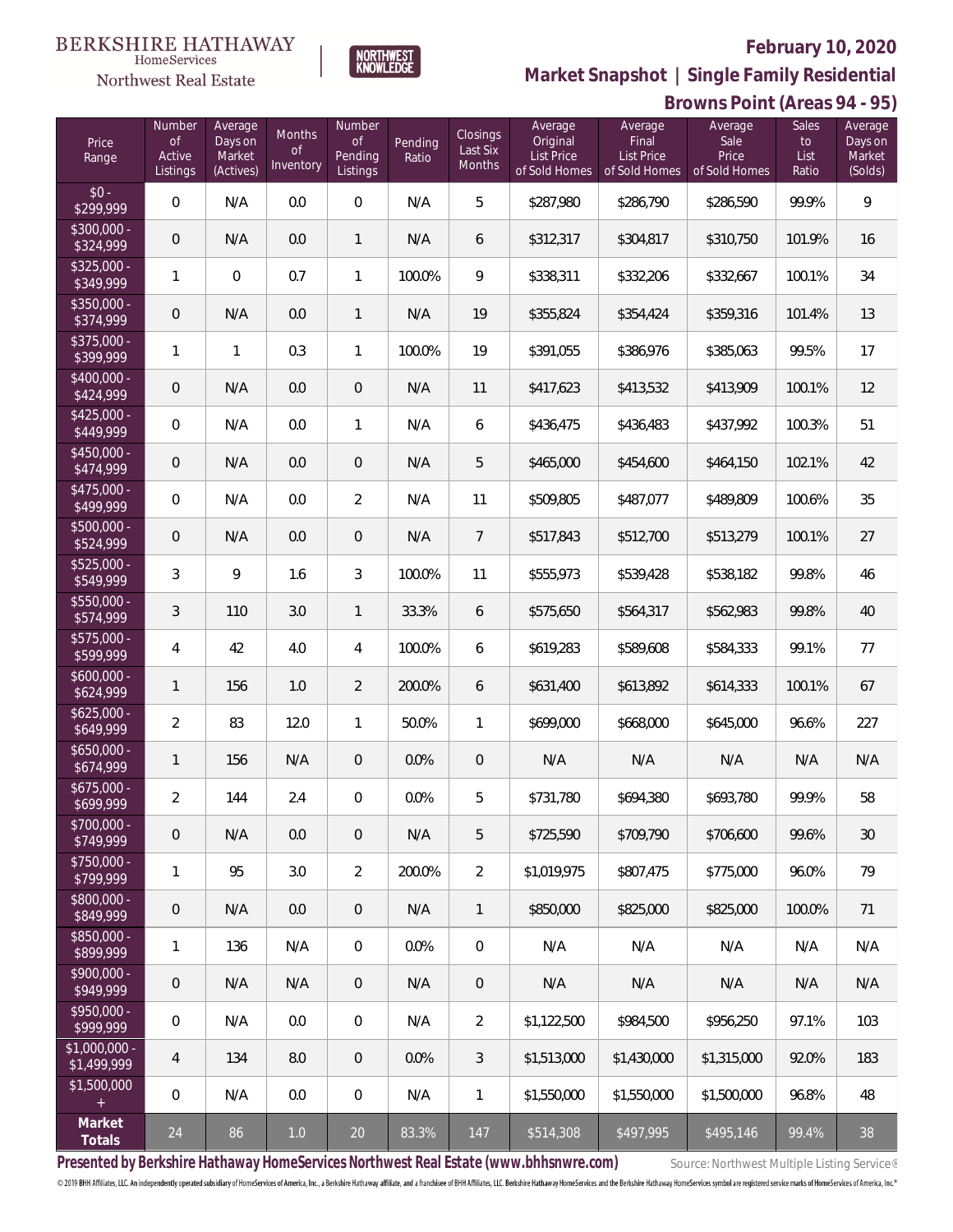### **February 10, 2020**

**Spanaway (Area 99)**



**Market Snapshot | Single Family Residential**

#### **BERKSHIRE HATHAWAY**  $\label{lem:sevices} \textsc{Home} \textsc{Service} \textsc{s}$ Northwest Real Estate

| Price<br>Range            | Number<br><b>of</b><br>Active<br>Listings | Average<br>Days on<br>Market<br>(Actives) | <b>Months</b><br>$\circ f$<br>Inventory | Number<br>$\mathsf{of}$<br>Pending<br>Listings | Pending<br>Ratio | Closings<br>Last Six<br>Months | Average<br>Original<br>List Price<br>of Sold Homes | Average<br>Final<br><b>List Price</b><br>of Sold Homes | Average<br>Sale<br>Price<br>of Sold Homes | Sales<br>to<br>List<br>Ratio | Average<br>Days on<br>Market<br>(Solds) |
|---------------------------|-------------------------------------------|-------------------------------------------|-----------------------------------------|------------------------------------------------|------------------|--------------------------------|----------------------------------------------------|--------------------------------------------------------|-------------------------------------------|------------------------------|-----------------------------------------|
| $$0 -$<br>\$199,999       | 0                                         | N/A                                       | 0.0                                     | $\mathbf{1}$                                   | N/A              | $\overline{2}$                 | \$159,975                                          | \$173,800                                              | \$173,800                                 | 100.0%                       | 61                                      |
| $$200,000 -$<br>\$224,999 | 1                                         | 38                                        | 6.0                                     | $\mathbf{1}$                                   | 100.0%           | 1                              | \$209,900                                          | \$209,900                                              | \$209,900                                 | 100.0%                       | 9                                       |
| $$225,000 -$<br>\$249,999 | $\mathbf{1}$                              | 0                                         | 0.7                                     | $\overline{0}$                                 | 0.0%             | 9                              | \$233,494                                          | \$232,333                                              | \$235,256                                 | 101.3%                       | 13                                      |
| $$250,000 -$<br>\$274,999 | $\overline{2}$                            | 4                                         | 0.5                                     | $\overline{4}$                                 | 200.0%           | 23                             | \$264,189                                          | \$262,950                                              | \$262,528                                 | 99.8%                        | 17                                      |
| $$275,000 -$<br>\$299,999 | $\mathbf{1}$                              | 9                                         | 0.1                                     | 9                                              | 900.0%           | 51                             | \$285,809                                          | \$284,163                                              | \$288,481                                 | 101.5%                       | 12                                      |
| $$300,000 -$<br>\$324,999 | $\mathbf{1}$                              | 122                                       | 0.1                                     | $\, 8$                                         | 800.0%           | 115                            | \$308,326                                          | \$305,652                                              | \$311,175                                 | 101.8%                       | 13                                      |
| $$325,000 -$<br>\$349,999 | 6                                         | 11                                        | 0.5                                     | 16                                             | 266.7%           | 71                             | \$337,712                                          | \$335,198                                              | \$336,819                                 | 100.5%                       | 13                                      |
| $$350,000 -$<br>\$374,999 | 3                                         | 26                                        | 0.3                                     | 21                                             | 700.0%           | 64                             | \$362,904                                          | \$358,651                                              | \$359,845                                 | 100.3%                       | 20                                      |
| $$375,000 -$<br>\$399,999 | 5                                         | 11                                        | 0.7                                     | 20                                             | 400.0%           | 46                             | \$381,668                                          | \$381,015                                              | \$384,568                                 | 100.9%                       | 20                                      |
| \$400,000 -<br>\$424,999  | 1                                         | 27                                        | 0.4                                     | 26                                             | 2,600.0%         | 16                             | \$407,326                                          | \$401,985                                              | \$412,501                                 | 102.6%                       | 71                                      |
| $$425,000 -$<br>\$449,999 | 3                                         | 13                                        | 1.0                                     | 11                                             | 366.7%           | 18                             | \$446,137                                          | \$437,537                                              | \$438,183                                 | 100.1%                       | 63                                      |
| $$450,000 -$<br>\$474,999 | $\mathbf{1}$                              | 5                                         | 0.6                                     | 8                                              | 800.0%           | 10                             | \$479,450                                          | \$465,450                                              | \$459,174                                 | 98.7%                        | 96                                      |
| $$475,000 -$<br>\$499,999 | 3                                         | 65                                        | 2.6                                     | $\overline{2}$                                 | 66.7%            | $\overline{7}$                 | \$501,393                                          | \$493,521                                              | \$489,932                                 | 99.3%                        | 21                                      |
| $$500,000 -$<br>\$524,999 | $\mathbf 0$                               | N/A                                       | 0.0                                     | $\mathbf{1}$                                   | N/A              | $\mathbf{1}$                   | \$525,000                                          | \$525,000                                              | \$515,000                                 | 98.1%                        | 16                                      |
| $$525,000 -$<br>\$549,999 | 1                                         | 83                                        | 3.0                                     | $\overline{0}$                                 | 0.0%             | $\overline{2}$                 | \$552,500                                          | \$547,500                                              | \$535,000                                 | 97.7%                        | 157                                     |
| $$550,000 -$<br>\$574,999 | $\mathbf 0$                               | N/A                                       | 0.0                                     | $\overline{0}$                                 | N/A              | $\mathbf{1}$                   | \$574,900                                          | \$574,900                                              | \$574,900                                 | 100.0%                       | 25                                      |
| \$575,000 -<br>\$599,999  | $\mathbf 0$                               | N/A                                       | 0.0                                     | $\mathbf{1}$                                   | N/A              | 1                              | \$599,950                                          | \$599,950                                              | \$590,000                                 | 98.3%                        | 47                                      |
| $$600,000 -$<br>\$624,999 | $\mathbf 0$                               | N/A                                       | 0.0                                     | $\mathbf{1}$                                   | N/A              | $\mathbf{1}$                   | \$599,900                                          | \$599.900                                              | \$607,000                                 | 101.2%                       | 58                                      |
| $$625,000 -$<br>\$649,999 | $\mathbf{1}$                              | $\overline{7}$                            | N/A                                     | $\overline{0}$                                 | 0.0%             | $\mathbf 0$                    | N/A                                                | N/A                                                    | N/A                                       | N/A                          | N/A                                     |
| $$650,000 -$<br>\$674,999 | 0                                         | N/A                                       | 0.0                                     | $\overline{0}$                                 | N/A              | $\mathbf{1}$                   | \$674,900                                          | \$674,900                                              | \$674,900                                 | 100.0%                       | 51                                      |
| $$675,000 -$<br>\$699,999 | 0                                         | N/A                                       | N/A                                     | $\overline{0}$                                 | N/A              | $\mathbf 0$                    | N/A                                                | N/A                                                    | N/A                                       | N/A                          | N/A                                     |
| $$700,000 -$<br>\$724,999 | 0                                         | N/A                                       | N/A                                     | $\overline{0}$                                 | N/A              | $\overline{0}$                 | N/A                                                | N/A                                                    | N/A                                       | N/A                          | N/A                                     |
| $$725,000 -$<br>\$749,999 | 0                                         | N/A                                       | N/A                                     | $\,0\,$                                        | N/A              | $\mathbf 0$                    | N/A                                                | N/A                                                    | N/A                                       | N/A                          | N/A                                     |
| $$750,000 -$<br>\$774,999 | $\mathbf 0$                               | N/A                                       | N/A                                     | $\overline{0}$                                 | N/A              | $\overline{0}$                 | N/A                                                | N/A                                                    | N/A                                       | N/A                          | N/A                                     |
| \$775,000<br>$\pm$        | 1                                         | 59                                        | N/A                                     | $\,0\,$                                        | 0.0%             | $\mathbf 0$                    | N/A                                                | N/A                                                    | N/A                                       | N/A                          | N/A                                     |
| Market<br>Totals          | 31                                        | 25                                        | 0.4                                     | 130                                            | 419.4%           | 440                            | \$341,893                                          | \$338,873                                              | \$341,785                                 | 100.9%                       | 22                                      |

Presented by Berkshire Hathaway HomeServices Northwest Real Estate (www.bhhsnwre.com) Source: Northwest Multiple Listing Service®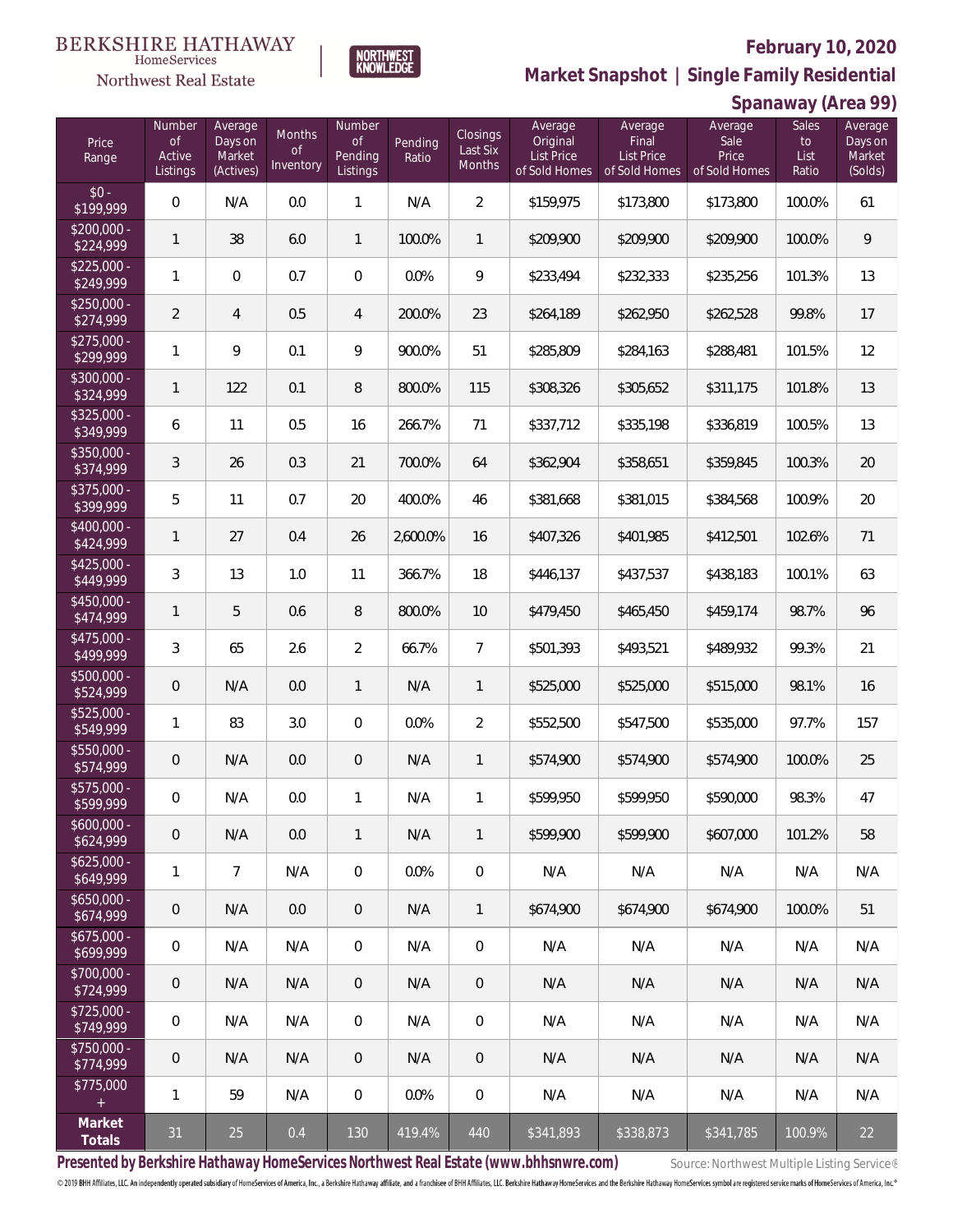# **BERKSHIRE HATHAWAY**



NORTHWEST<br>KNOWLEDGE

# **February 10, 2020**

# **Bonney Lake/Buckley/Orting (Areas 109, 111 - 114) Market Snapshot | Single Family Residential**

| Price<br>Range                | Number<br>$\circ f$<br>Active<br>Listings | Average<br>Days on<br>Market<br>(Actives) | Months<br>$\mathop{\rm of}$<br>Inventory | Number<br>$\mathop{\rm of}$<br>Pending<br>Listings | Pending<br>Ratio | Closings<br>Last Six<br>Months | Average<br>Original<br>List Price<br>of Sold Homes | Average<br>Final<br><b>List Price</b><br>of Sold Homes | Average<br>Sale<br>Price<br>of Sold Homes | Sales<br>to<br>List<br>Ratio | Average<br>Days on<br>Market<br>(Solds) |
|-------------------------------|-------------------------------------------|-------------------------------------------|------------------------------------------|----------------------------------------------------|------------------|--------------------------------|----------------------------------------------------|--------------------------------------------------------|-------------------------------------------|------------------------------|-----------------------------------------|
| $$0 -$<br>\$274,999           | 3                                         | 106                                       | 0.6                                      | 1                                                  | 33.3%            | 28                             | \$239,070                                          | \$232,546                                              | \$219,840                                 | 94.5%                        | 27                                      |
| $$275,000 -$<br>\$299,999     | 0                                         | N/A                                       | 0.0                                      | 5                                                  | N/A              | 16                             | \$292,048                                          | \$286,351                                              | \$289,415                                 | 101.1%                       | 59                                      |
| $$300,000 -$<br>\$324,999     | 0                                         | N/A                                       | 0.0                                      | $\mathcal{G}$                                      | N/A              | 53                             | \$313,735                                          | \$309,890                                              | \$313,243                                 | 101.1%                       | 13                                      |
| $$325,000 -$<br>\$349,999     | 6                                         | 9                                         | 0.5                                      | 11                                                 | 183.3%           | 71                             | \$336,726                                          | \$333,269                                              | \$335,224                                 | 100.6%                       | 15                                      |
| $$350,000 -$<br>\$374,999     | 3                                         | 53                                        | 0.3                                      | 10                                                 | 333.3%           | 69                             | \$362,979                                          | \$357,995                                              | \$361,313                                 | 100.9%                       | 21                                      |
| $$375,000 -$<br>\$399,999     | 4                                         | $\, 8$                                    | 0.3                                      | 18                                                 | 450.0%           | 96                             | \$390,677                                          | \$385,134                                              | \$387,181                                 | 100.5%                       | 24                                      |
| $$400,000 -$<br>\$424,999     | 3                                         | 70                                        | 0.2                                      | 15                                                 | 500.0%           | 89                             | \$413,515                                          | \$410,254                                              | \$410,839                                 | 100.1%                       | 25                                      |
| $$425,000 -$<br>\$449,999     | 18                                        | 91                                        | 1.4                                      | 27                                                 | 150.0%           | 80                             | \$437,636                                          | \$436,364                                              | \$437,915                                 | 100.4%                       | 39                                      |
| $$450,000 -$<br>\$474,999     | 12                                        | 82                                        | 0.9                                      | 32                                                 | 266.7%           | 79                             | \$467,561                                          | \$461,978                                              | \$461,931                                 | 100.0%                       | 62                                      |
| $$475,000 -$<br>\$499,999     | 25                                        | 63                                        | 2.1                                      | 31                                                 | 124.0%           | 72                             | \$488,077                                          | \$485,639                                              | \$486,619                                 | 100.2%                       | 42                                      |
| $$500,000 -$<br>\$524,999     | 9                                         | 56                                        | 0.8                                      | 25                                                 | 277.8%           | 64                             | \$511,947                                          | \$513,503                                              | \$512,531                                 | 99.8%                        | 37                                      |
| $$525,000 -$<br>\$549,999     | 13                                        | 59                                        | 2.2                                      | 22                                                 | 169.2%           | 36                             | \$535,574                                          | \$536,333                                              | \$537,612                                 | 100.2%                       | 52                                      |
| $$550,000 -$<br>\$574,999     | 14                                        | 174                                       | 2.0                                      | 15                                                 | 107.1%           | 42                             | \$560,900                                          | \$566,166                                              | \$562,513                                 | 99.4%                        | 62                                      |
| $$575,000 -$<br>\$599,999     | 14                                        | 183                                       | 2.5                                      | 16                                                 | 114.3%           | 33                             | \$580,825                                          | \$585,764                                              | \$586,562                                 | 100.1%                       | 68                                      |
| $$600,000 -$<br>\$624,999     | 6                                         | 176                                       | 1.6                                      | 14                                                 | 233.3%           | 22                             | \$615,239                                          | \$614,934                                              | \$614,121                                 | 99.9%                        | 64                                      |
| $$625,000 -$<br>\$649,999     | 5                                         | 89                                        | 1.3                                      | $\, 8$                                             | 160.0%           | 23                             | \$656,142                                          | \$638,634                                              | \$638,204                                 | 99.9%                        | 57                                      |
| $$650,000 -$<br>\$674,999     | 6                                         | $80\,$                                    | 2.8                                      | $\overline{2}$                                     | 33.3%            | 13                             | \$678,292                                          | \$662,980                                              | \$663,201                                 | 100.0%                       | 82                                      |
| $$675,000 -$<br>\$699,999     | 9                                         | 145                                       | 4.9                                      | 9                                                  | 100.0%           | 11                             | \$687,239                                          | \$687,977                                              | \$687,324                                 | 99.9%                        | 167                                     |
| $$700,000 -$<br>\$749,999     | 17                                        | 121                                       | 4.3                                      | 20                                                 | 117.6%           | 24                             | \$727,031                                          | \$726,045                                              | \$725,756                                 | 100.0%                       | 61                                      |
| $$750,000 -$<br>\$799,999     | 7                                         | 243                                       | 2.8                                      | 11                                                 | 157.1%           | 15                             | \$780,911                                          | \$777,633                                              | \$768,809                                 | 98.9%                        | 44                                      |
| $$800,000 -$<br>\$899,999     | 8                                         | 155                                       | 8.0                                      | 9                                                  | 112.5%           | 6                              | \$894,616                                          | \$867,954                                              | \$847,454                                 | 97.6%                        | 79                                      |
| $$900,000 -$<br>\$999,999     | 6                                         | 47                                        | 18.0                                     | $\mathbf{1}$                                       | 16.7%            | $\overline{2}$                 | \$924,950                                          | \$909,975                                              | \$900,000                                 | 98.9%                        | 14                                      |
| $$1,000,000 -$<br>\$1,249,999 | 3                                         | 101                                       | 2.6                                      | $\mathbf{1}$                                       | 33.3%            | $\overline{7}$                 | \$1,212,705                                        | \$1,139,841                                            | \$1,081,171                               | 94.9%                        | 52                                      |
| $$1,250,000 -$<br>\$1,499,999 | 3                                         | 117                                       | 6.0                                      | $\overline{0}$                                     | 0.0%             | 3                              | \$1,461,667                                        | \$1,381,633                                            | \$1,306,333                               | 94.5%                        | 75                                      |
| \$1,500,000                   | $\overline{2}$                            | 97                                        | 3.0                                      | $\mathbf{1}$                                       | 50.0%            | 4                              | \$2,783,250                                        | \$2,705,000                                            | \$2,673,750                               | 98.8%                        | 95                                      |
| Market<br>Totals              | 196                                       | 105                                       | 1.2                                      | 313                                                | 159.7%           | 958                            | \$478,608                                          | \$474,409                                              | \$473,844                                 | 99.9%                        | 40                                      |

Presented by Berkshire Hathaway HomeServices Northwest Real Estate (www.bhhsnwre.com) Source: Northwest Multiple Listing Service®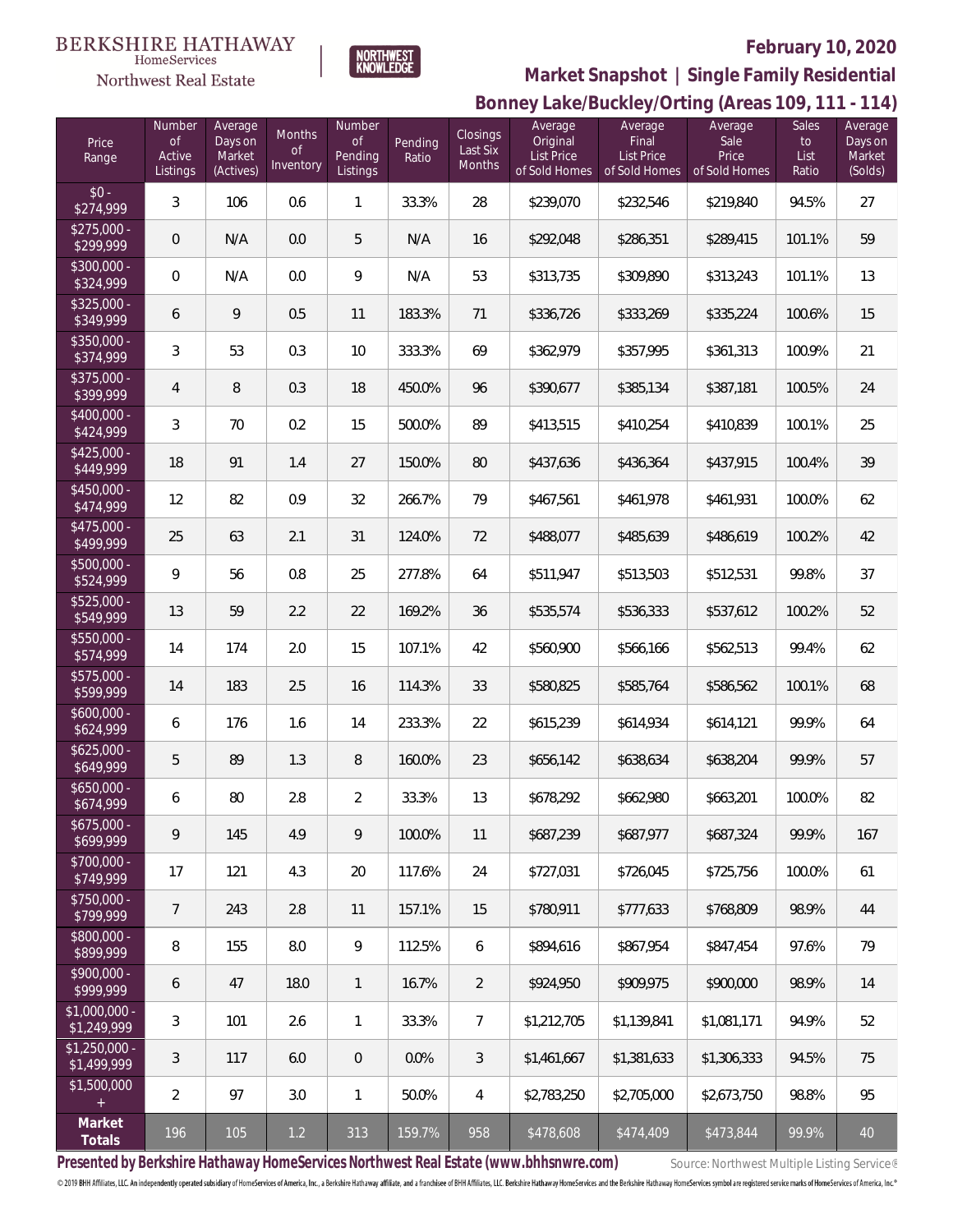#### **BERKSHIRE HATHAWAY**  $\label{lem:sevices} \textsc{Home} \textsc{Service} \textsc{s}$

# Northwest Real Estate

# **February 10, 2020**



### **Roy-Mckenna/Harts Lake (Areas 119, 121) Market Snapshot | Single Family Residential**

| Price<br>Range            | Number<br>Οf<br>Active<br>Listings | Average<br>Days on<br>Market<br>(Actives) | Months<br><b>of</b><br>Inventory | Number<br>0f<br>Pending<br>Listings | Pending<br>Ratio | <b>Closings</b><br>Last Six<br>Months | ┘<br>Average<br>Original<br><b>List Price</b><br>of Sold Homes | Average<br>Final<br>List Price<br>of Sold Homes | Average<br>Sale<br>Price<br>of Sold Homes | Sales<br>to<br>List<br>Ratio | Average<br>Days on<br>Market<br>(Solds) |
|---------------------------|------------------------------------|-------------------------------------------|----------------------------------|-------------------------------------|------------------|---------------------------------------|----------------------------------------------------------------|-------------------------------------------------|-------------------------------------------|------------------------------|-----------------------------------------|
| $$0 -$<br>\$274,999       | $\overline{2}$                     | 62                                        | 1.7                              | $\mathbf{1}$                        | 50.0%            | $\overline{7}$                        | \$235,121                                                      | \$226,914                                       | \$227,493                                 | 100.3%                       | 16                                      |
| $$275,000 -$<br>\$299,999 | $\mathsf{O}\xspace$                | N/A                                       | 0.0                              | 1                                   | N/A              | 2                                     | \$289,995                                                      | \$289,995                                       | \$292,000                                 | 100.7%                       | $\overline{4}$                          |
| $$300,000 -$<br>\$324,999 | 0                                  | N/A                                       | 0.0                              | $\mathbf 0$                         | N/A              | $\overline{7}$                        | \$314,156                                                      | \$308,514                                       | \$311,414                                 | 100.9%                       | 12                                      |
| $$325,000 -$<br>\$349,999 | $\mathsf{O}\xspace$                | N/A                                       | 0.0                              | $\overline{0}$                      | N/A              | $\overline{4}$                        | \$369,972                                                      | \$362,472                                       | \$341,874                                 | 94.3%                        | 27                                      |
| $$350,000 -$<br>\$374,999 | 0                                  | N/A                                       | 0.0                              | $\mathfrak{Z}$                      | N/A              | 5                                     | \$364,470                                                      | \$354,770                                       | \$356,690                                 | 100.5%                       | 61                                      |
| $$375,000 -$<br>\$399,999 | 1                                  | 131                                       | 0.9                              | 1                                   | 100.0%           | $\overline{7}$                        | \$392,686                                                      | \$386,971                                       | \$391,557                                 | 101.2%                       | 18                                      |
| $$400,000 -$<br>\$424,999 | 0                                  | N/A                                       | N/A                              | $\sqrt{3}$                          | N/A              | $\mathbf 0$                           | N/A                                                            | N/A                                             | N/A                                       | N/A                          | N/A                                     |
| $$425,000 -$<br>\$449,999 | $\overline{2}$                     | 97                                        | 0.9                              | 4                                   | 200.0%           | 13                                    | \$444,588                                                      | \$434,750                                       | \$434,181                                 | 99.9%                        | 26                                      |
| $$450,000 -$<br>\$474,999 | $\overline{0}$                     | N/A                                       | 0.0                              | $\boldsymbol{0}$                    | N/A              | 7                                     | \$473,543                                                      | \$461,686                                       | \$462,186                                 | 100.1%                       | 33                                      |
| $$475,000 -$<br>\$499,999 | $\mathsf{O}\xspace$                | N/A                                       | 0.0                              | 1                                   | N/A              | $\overline{4}$                        | \$496,213                                                      | \$483,713                                       | \$484,625                                 | 100.2%                       | 35                                      |
| \$500,000 -<br>\$524,999  | $\overline{0}$                     | N/A                                       | 0.0                              | $\boldsymbol{0}$                    | N/A              | 4                                     | \$516,460                                                      | \$516,460                                       | \$513,722                                 | 99.5%                        | 63                                      |
| $$525,000 -$<br>\$549,999 | $\mathsf{O}\xspace$                | N/A                                       | 0.0                              | $\mathbf 0$                         | N/A              | 3                                     | \$557,667                                                      | \$542,650                                       | \$541,000                                 | 99.7%                        | 17                                      |
| $$550,000 -$<br>\$574,999 | $\overline{0}$                     | N/A                                       | 0.0                              | $\boldsymbol{0}$                    | N/A              | 3                                     | \$560,000                                                      | \$560,000                                       | \$560,442                                 | 100.1%                       | 11                                      |
| $$575,000 -$<br>\$599,999 | 1                                  | 12                                        | 2.0                              | $\mathbf{1}$                        | 100.0%           | 3                                     | \$644,493                                                      | \$592,743                                       | \$585,000                                 | 98.7%                        | 137                                     |
| $$600,000 -$<br>\$624,999 | $\overline{0}$                     | N/A                                       | 0.0                              | $\boldsymbol{0}$                    | N/A              | $\overline{2}$                        | \$655,000                                                      | \$647,500                                       | \$607,500                                 | 93.8%                        | 76                                      |
| $$625,000 -$<br>\$649,999 | $\mathsf{O}\xspace$                | N/A                                       | 0.0                              | $\mathbf 0$                         | N/A              | $\mathbf{1}$                          | \$630,000                                                      | \$630,000                                       | \$645,000                                 | 102.4%                       | 6                                       |
| $$650,000 -$<br>\$674,999 | $\mathbf 0$                        | N/A                                       | 0.0                              | $\mathbf 0$                         | N/A              | 1                                     | \$675,000                                                      | \$675,000                                       | \$665,000                                 | 98.5%                        | 426                                     |
| $$675,000 -$<br>\$699,999 | 1                                  | 26                                        | 3.0                              | $\mathbf{1}$                        | 100.0%           | $\overline{2}$                        | \$810,000                                                      | \$694,450                                       | \$696,200                                 | 100.3%                       | 409                                     |
| $$700,000 -$<br>\$724,999 | $\mathbf 0$                        | N/A                                       | N/A                              | $\,0\,$                             | N/A              | $\boldsymbol{0}$                      | N/A                                                            | N/A                                             | N/A                                       | N/A                          | N/A                                     |
| $$725.000 -$<br>\$749,999 | $\overline{2}$                     | 55                                        | N/A                              | $\mathbf{1}$                        | 50.0%            | $\overline{0}$                        | N/A                                                            | N/A                                             | N/A                                       | N/A                          | N/A                                     |
| $$750,000 -$<br>\$774,999 | $\mathbf 0$                        | N/A                                       | 0.0                              | $\,0\,$                             | N/A              | $\overline{2}$                        | \$782,000                                                      | \$769,500                                       | \$759,500                                 | 98.7%                        | 51                                      |
| $$775,000 -$<br>\$799,999 | $\overline{0}$                     | N/A                                       | 0.0                              | $\overline{0}$                      | N/A              | $\overline{4}$                        | \$851,975                                                      | \$804.963                                       | \$783,750                                 | 97.4%                        | 183                                     |
| \$800,000 -<br>\$899,999  | 1                                  | 137                                       | N/A                              | $\mathbf{1}$                        | 100.0%           | $\boldsymbol{0}$                      | N/A                                                            | N/A                                             | N/A                                       | N/A                          | N/A                                     |
| $$900,000 -$<br>\$999,999 | 1                                  | 474                                       | 2.0                              | $\overline{0}$                      | 0.0%             | 3                                     | \$973,317                                                      | \$973,317                                       | \$956,317                                 | 98.3%                        | 64                                      |
| \$1,000,000<br>$+$        | $\overline{2}$                     | 227                                       | 12.0                             | $\,0\,$                             | 0.0%             | 1                                     | \$1,950,000                                                    | \$1,950,000                                     | \$1,862,500                               | 95.5%                        | 83                                      |
| Market<br>Totals          | 13                                 | 128                                       | 0.9                              | 18                                  | 138.5%           | 85                                    | \$505,699                                                      | \$492,337                                       | \$488,040                                 | 99.1%                        | 55                                      |

Presented by Berkshire Hathaway HomeServices Northwest Real Estate (www.bhhsnwre.com) Source: Northwest Multiple Listing Service®